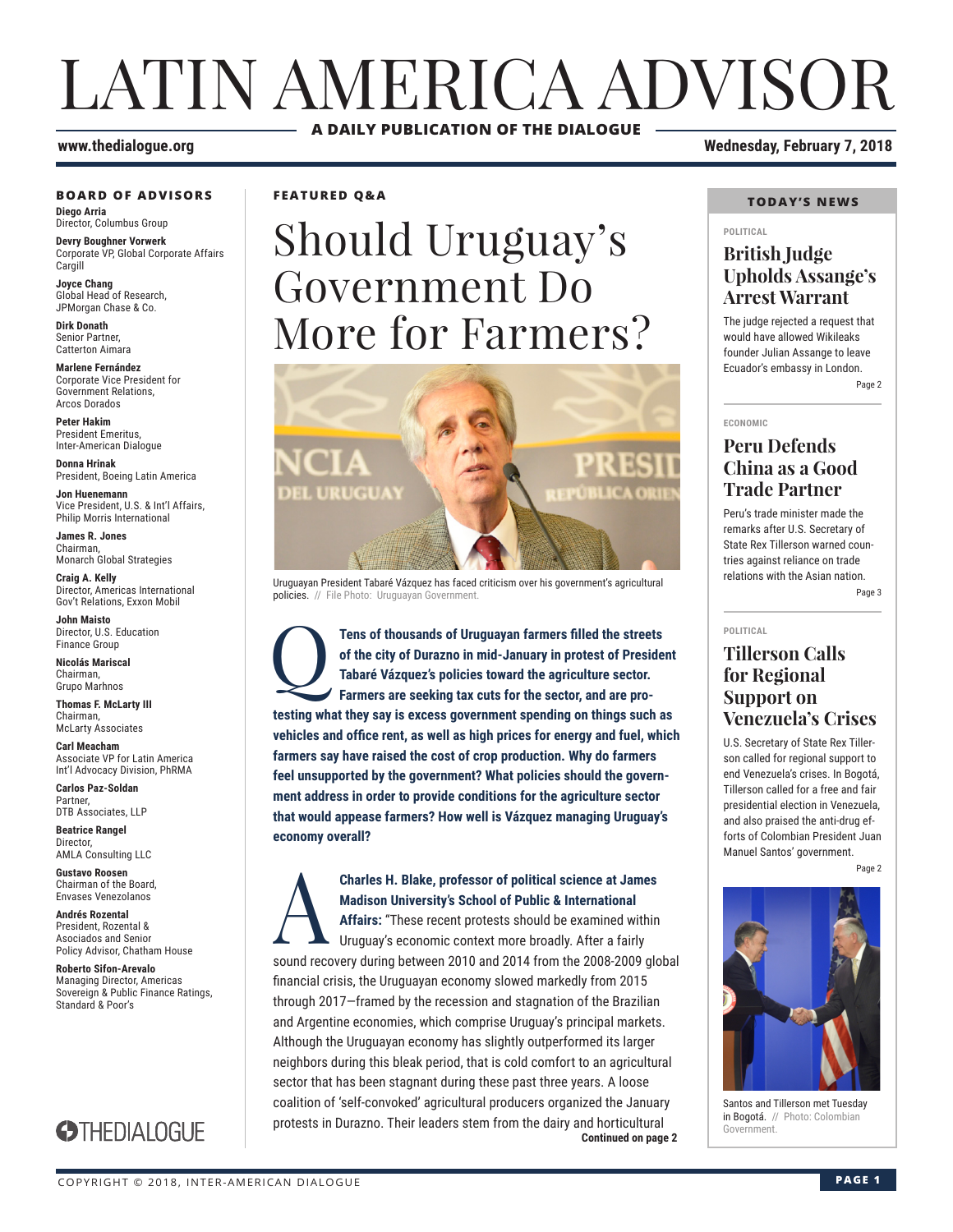### **POLITICAL NEWS**

# Tillerson Calls for Regional Support on Venezuela's Crises

U.S. Secretary of State Rex Tillerson on Tuesday called for regional support to end Venezuela's political and economic crises, the Miami Herald reported. Speaking in Colombia, his fourth stop on a tour of Latin America, Tillerson said the United States' top priority for Venezuela is for the country to hold a presidential election that is free and fair. "This is our only objective, to see Venezuela return to its Constitution, to return to its duly elected assembly and to hold free and fair elections to give Venezuelans the right for their voices to be heard," Tillerson said alongside Colombian President Juan Manuel Santos in Bogotá. Santos' remarks about Venezuelan President Nicolás Maduro were more pointed. "Along with the grave humanitarian crisis that the dictatorial regime refuses to recognize, now we have a call for presidential elections—elections that, for us, are not valid, because they provide no [democratic] guarantees," said Santos.

"Maduro would never accept free and transparent elections because he knows he would lose them." On the steps of the Miraflores presidential palace in Caracas, Maduro blasted Tillerson. "Rex Tillerson has failed. He's failed on this tour of Latin America. Even the right has turned its back on him because he came here with extreme ideas," said Maduro. Negotiations between Maduro's government and Venezuela's opposition were perilously close to failure on Tuesday after the two sides failed to reach an agreement on the upcoming elections, the Associated Press reported. The two sides have held talks in the Dominican Republic for weeks, but there was still no deal, and Julio Borges, the delegation head for the opposition, said he would not sign any agreement that puts Venezuela's democracy at risk. "We haven't signed, nor will we, any agreement that isn't dignified and worthy of the Venezuelan people," he said late Tuesday night, appearing frustrated. During his visit to Colombia, Tillerson also said Colombia's efforts to fight drug trafficking were encouraging, Reuters reported. "We will continue to work with Colombia to support these efforts where we can be of assistance as well; this is a shared challenge for both of our nations," Tillerson said. Tillerson is also to visit Jamaica before concluding his tour.

### **FEATURED Q&A / Continued from page 1**

subsectors, which have faced the greatest challenges. The Vázquez government responded by proposing to provide relief from energy prices as well as tax credits. Many, but not all, of the Durazno protesters argue that the government asks the private sector to adjust to market realities, while, in their view, the government itself has not engaged in sufficient austerity measures in terms of reduction in government spending. The Vázquez government has been defending its economic approach as a steady hand amid the difficult regional economic context that shapes Uruguay's prospects. It argues that stark austerity in public spending would have deepened the crisis, and it points to Uruguay's better economic performance in 2017 as an illustration of its success. However,

many of these protesters were skeptical of public-sector activities, even prior to the recent stagnation, and their frustration has now boiled over onto the streets of Durazno."

### Graciana del Castillo, senior<br>
fellow at the Ralph Bunche In<br>
stitute for International Stud<br>
at the Graduate Center of the<br>
City University of New York: "In Unique **fellow at the Ralph Bunche Institute for International Studies at the Graduate Center of the City University of New York:** "In Uruguay, something that is striking is the parochialism of the debate, as if the country were not a small open economy in a problematic region, much affected by commodity prices and external demand and prices. Uruguay is extremely dependent on its neighbors for trade, investment and tourism. With GDP in Argentina and Brazil contracting signifi-

**Continued on page 4** 

### **NEWS BRIEFS**

## **British Judge Upholds Assange's Arrest Warrant**

A British judge on Tuesday upheld Wikileaks founder Julian Assange's arrest warrant, rejecting a request that would have allowed him to leave the Ecuadorean embassy in London, where he has been living since 2012, The New York Times reported. Earlier in January, Ecuador granted Assange citizenship, and Ecuadorean Foreign Minister María Fernanda Espinosa asked Britain to recognize him as a diplomatic agent, which would have granted him immunity to leave the country, BBC News reported. Assange has remained in the embassy out of concern that he would be extradited to the United States, where he would be charged for releasing classified diplomatic cables.

### **Nestlé to Stop Buying Palm Oil From Guatemalan Supplier Accused of Graft**

Multinational food and beverage company Nestlé on Tuesday said it would stop buying palm oil from Guatemalan company Reforestadora de Palmas del Petén, or REPSA, because the palm oil company is facing allegations of paying bribes to receive tax credits, Retuers reported. In December, Minnesota-based agriculture giant Cargill cut ties with REPSA after the supplier was accused of environmental degradation and human rights violations, the Star Tribune reported.

# **Chevron May Participate in Brazil Oil Auction**

Multinational oil company Chevron is considering participating in Brazil's oil auction next month as part of a consortium of companies, Brazilian oil regulator ANP said on its Web site Tuesday, Reuters reported. The auction will offer 70 offshore oil blocks in the Ceará, Potiguar, Sergipe-Alagoas, Campos and Santos basins as well as the on-shore Parnaíba and Paraná basins.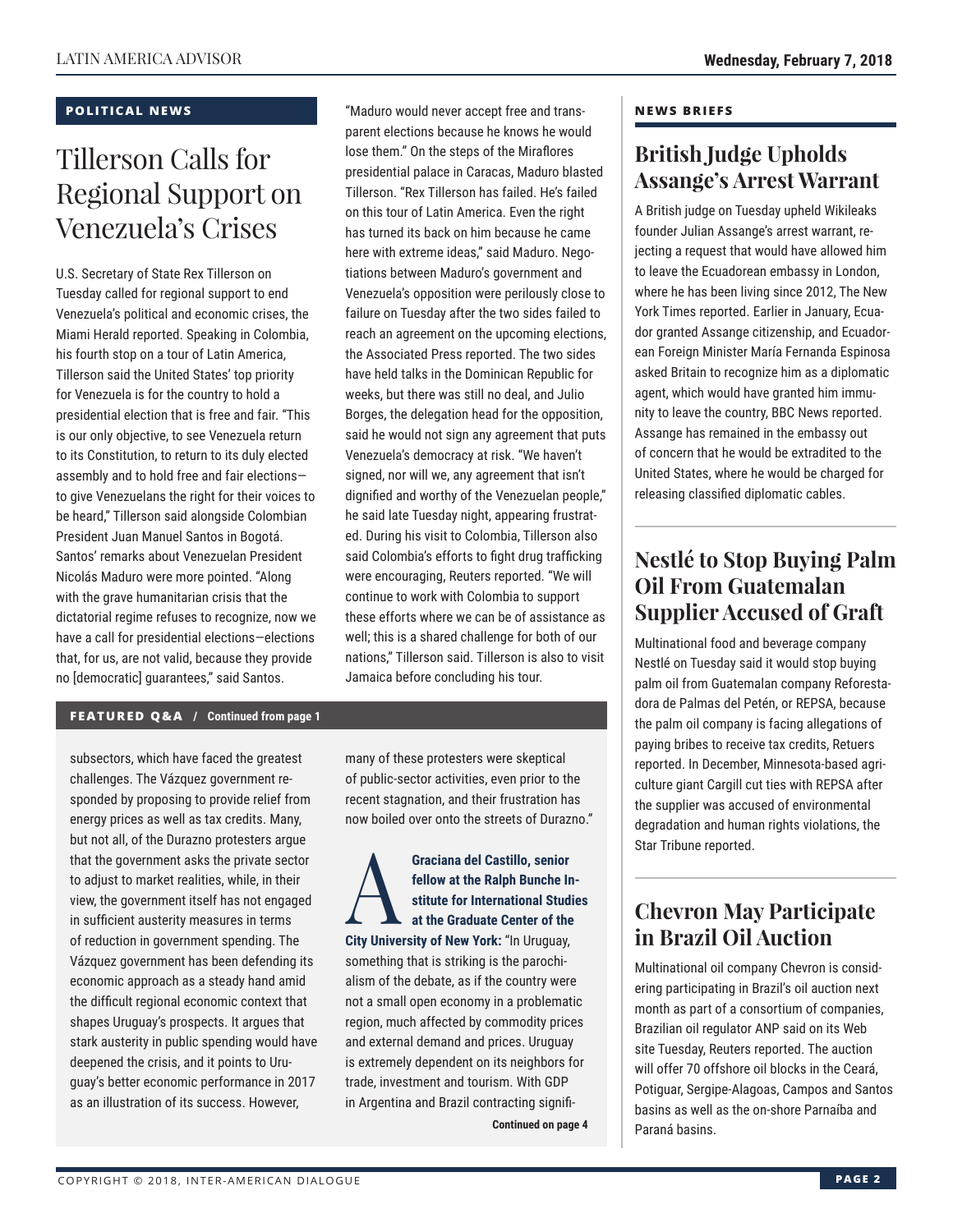### **ECONOMIC NEWS**

# Peru Defends China as a Good Trade Partner

Peru's trade minister on Tuesday defended China as a good trade partner following a warning by U.S. Secretary of State Rex Tillerson against relying excessively on economic ties with the Asian nation, Reuters reported. Trade Minister Eduardo Ferreyros said a 2010 trade liberalization deal between Peru and China had allowed Peru to post a \$2.74 billion trade surplus with China last year. "China is a good trade partner. We're happy with the results of the trade agreement," Ferreyros told reporters in Lima as Tillerson met with President Pedro Pablo Kuczynski before heading to Bogotá. Ferreyros added that Peru is "careful" with all of its trade relations.

### **BUSINESS NEWS**

# Soros, Cohen Boost Stakes in Argentine Mobile Banking App

Investment groups owned by U.S. investors George Soros and Steve Cohen have both increased their stakes in Argentine tech start-up Ualá, a mobile banking app, Bloomberg News reported Tuesday. The app, which launched in October, raised \$10 million in a funding round of Series A stock led by Soros, which closed last week, according to Soros Fund Management. Cohen's Point72 Ventures, as well as U.S. global investment bank Jefferies Group, participated in the funding round. Less than half of all Argentines have a bank account, and Ualá aims to close the gap by offering a low-cost alternative that allows customers to bank via their smartphones without fees to open, close or maintain the accounts. Each account also provides a prepaid Mastercard. Demand for the product has exceeded Ualá's expectations since its launch in October.

## **THE DIALOGUE CONTINUES**

# Will U.S. Absence Diminish the New Trans-Pacific Partnership?

**Partnership, or TPP, trade deal.**<br> **Partnership, or TPP, trade deal. on Jan. 23 reached an agreement on the Trans-Pacific The deal, now called the Comprehensive and Progressive Agreement for Trans-Pacific Partnership, will include Canada, Chile, Peru and Mexico as members of the agreement once it is ratified in March. The consensus comes a year after U.S. President Donald Trump withdrew the United States from negotiations. Which of the Western Hemisphere countries have the most to gain from the agreement? Which industries will thrive under the TPP? Does the decision by the United States to withdraw from the talks lessen the importance of the trade agreement?**

Carlo Dade, director of the<br>Centre for Trade and Invest<br>Policy at the Canada West I<br>dation and nonresident sen **Centre for Trade and Investment Policy at the Canada West Foundation and nonresident senior associate in the Americas Program at CSIS:** "The importance of the renamed TPP is, at a minimum, threefold for all participants. First and most often overlooked is that the agreement will produce positive trade and public welfare gains for all participants. Modeling done by the Canada West Foundation shows that for Canada and Mexico, the gains are larger without the United States as part of the agreement, as both countries can take market share from the United States in markets such as Japan. But for all countries, even if the gains are smaller without the United States as part of the agreement, there are still gains. Second, the agreement allows the participants to gain competitive

Approximately 50,000 cards have been issued in the app's first three months. The founder of the company, Pierpaolo Barbieri, had said he only expected 10,000 users during that period. Forty percent of Argentines have smartphones, advantage by building or utilizing larger supply chains. Rules of content, phytosanitary and other regulations will apply to all 11 members, giving TPP participants a huge competitive advantage, especially where their firms compete with U.S. firms that have more limited bilateral agreements, each with different rules. A Mexican or Canadian firm can build upon or tweak existing supply and production chains to now incorporate inputs from any other TPP country to sell to all TPP countries. U.S. firms will not be able to match this advantage. The agreement also sends an important political signal that will benefit all participants—the era of multilateral, win-win trade is not dead, despite President Trump's rhetoric and best efforts. Finally, for Canada and Mexico, their firms will have in the TPP everything that U.S. firms have wanted and demanded in a new modern trade agreement. Their American competitors will not. Nor with E.U.-U.S. talks dead in the water will U.S. firms have any hope of gaining these advantages elsewhere. Canada and Mexico will not simply copy TPP gains into NAFTA, but may instead press the Americans for concessions in order to regain things in NAFTA that they lost when they left the TPP. This may give the two countries some leverage in NAFTA talks, or at the least move pressure to the Americans."

**EDITOR'S NOTE: The comment above is a continuation of the Q&A published in the Feb. 2 issue of th[e Advisor.](http://www.thedialogue.org/wp-content/uploads/2018/02/LAA180202.pdf)**

and that percentage is expected to reach 70 percent by 2020, according to the trade group GSM Association. Ualá was the fifth-most downloaded financial app in Argentina as of Feb. 4, according to research group App Annie.